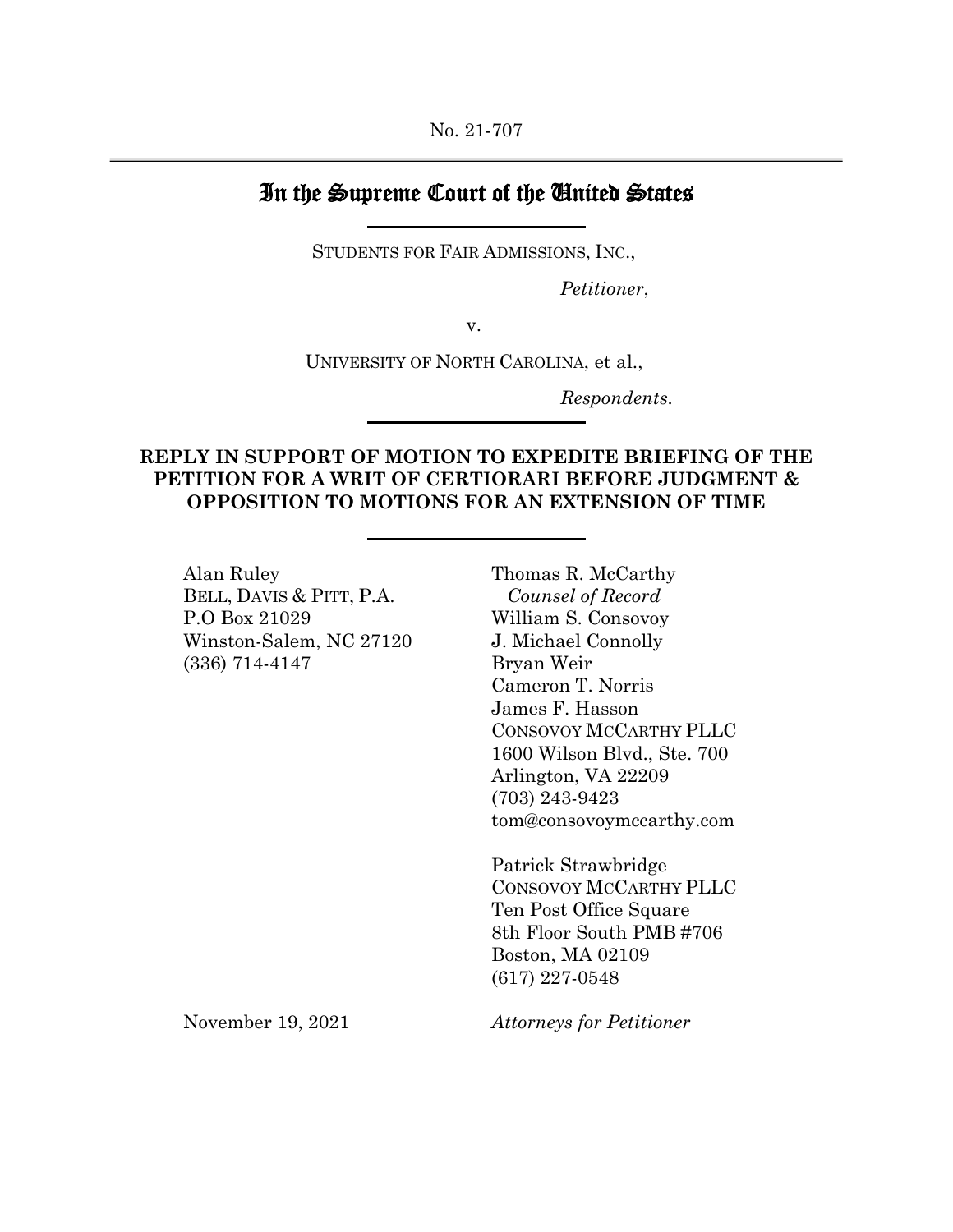Contrary to UNC's suggestion, SFFA is not asking for "accelerated briefing." UNC-Opp. 1, 2 ¶¶1-2. It's asking that Respondents be held to the *normal* 30-day deadline for briefs in opposition. Ordering Respondents to follow the normal rule has important benefits: It allows this petition to be considered alongside *Harvard*, allows both cases to be heard this Term, and prevents universities from discriminating against high-schoolers for yet another admissions cycle. These benefits more than outweigh the University's weak prejudice argument: that one "additional counsel" on its massive team of private and public lawyers somehow needs more than eight weeks to get up to speed. UNC-Opp. 4 ¶5. And Intervenors identify no real prejudice at all. This Court should order Respondents to file briefs in opposition by December 15, 2021, and deny Respondents' motions for a 30-day extension of time.1

1. UNC does not deny that this case is a "companion" to *Harvard* or that the two cases should be considered together. *Compare* SFFA-Mot. 1, *with* UNC-Opp. 3-4 ¶4, 5 ¶8. But if Respondents' motions for a 30-day extension are granted, then this Court cannot decide whether to hear both cases this Term. It requires no "speculation" or "conjecture" to conclude that the Solicitor General will respond to this Court's CVSG in *Harvard* with enough time for that case to be heard this Term. *Cf.*  UNC-Opp. 3-4 ¶4; Interv'rs-Opp. 3-4 ¶7. A later filing would violate her office's longstanding policy. SFFA-Mot. 1-2 ¶3. In fact, it appears that the Solicitor General

<sup>1</sup> SFFA does not oppose a shorter extension—one that would allow this petition and *Harvard* to be considered at a conference in early 2022 and granted in time to be argued this Term.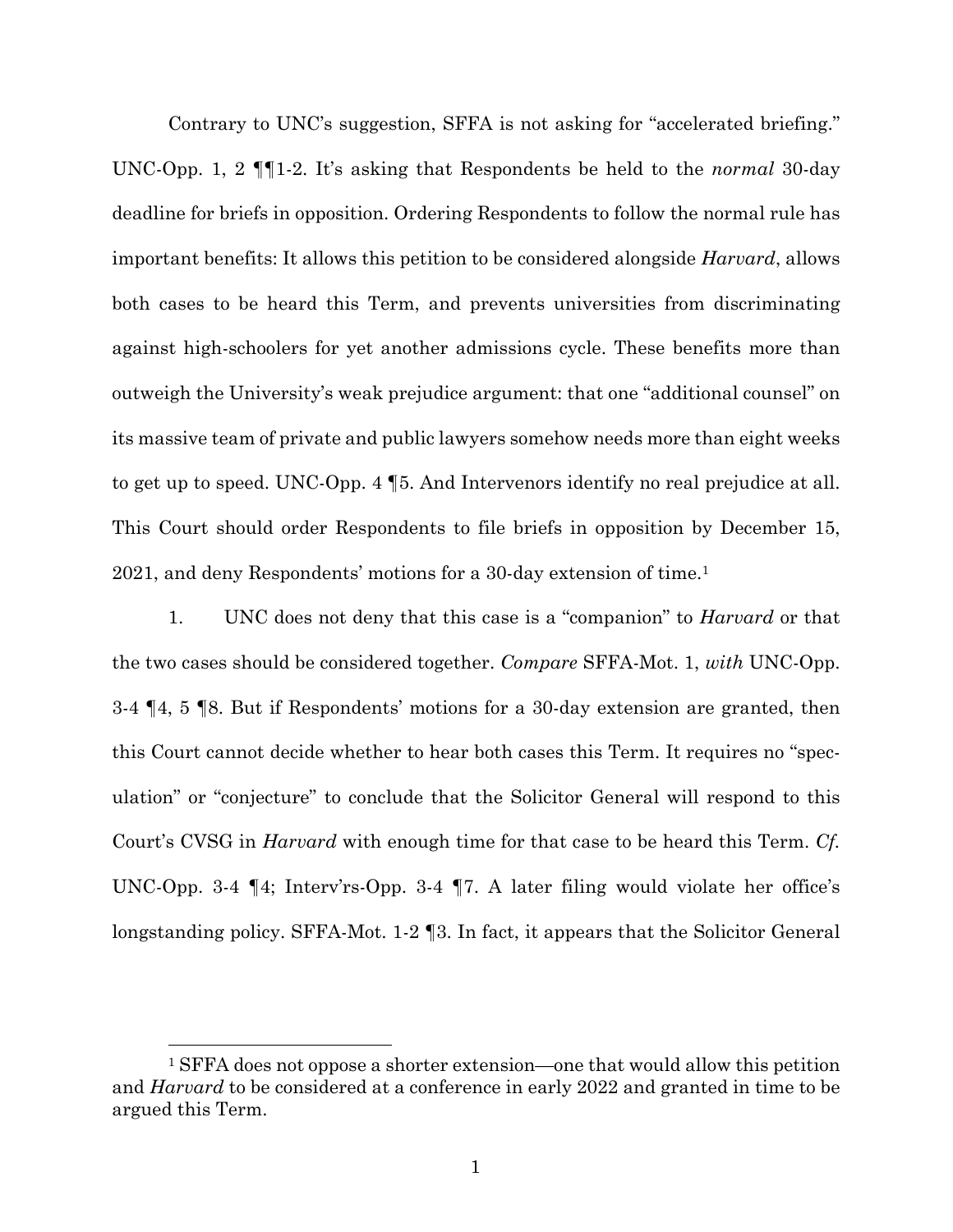has now responded to every CVSG that was issued prior to *Harvard.* So her *Harvard*  brief should be next.

2. That UNC believes this Court should deny SFFA's petition is irrelevant to this motion. *Cf.* UNC-Opp. 2-3 ¶¶2-3. The question now is not whether this Court will grant certiorari before judgment; the question now is whether this Court will give itself *the chance* to grant certiorari before judgment with enough time for the case to be heard this Term. UNC's suggestion that SFFA should go litigate in the Fourth Circuit is thus puzzling. Even if this Court allowed Respondents to push SFFA's petition to a later conference, pressing forward in the Fourth Circuit would serve little purpose. The Fourth Circuit cannot award SFFA full relief because it has no power to overrule this Court's precedent in *Grutter*. And if this Court grants SFFA's petition, any litigation in the Fourth Circuit will be stayed. *E.g.*, *United States v. Texas*, Order, No. 21-50949 (5th Cir. Oct. 22, 2021) (suspending briefing and argument in light of this Court's grant of certiorari before judgment).

3. This Court should give itself the opportunity to hear this case and *Harvard* together this Term. Pushing these cases to next Term would mean that the constitutional rights of SFFA's members likely would not be vindicated until 2023 nearly *a decade* after SFFA filed these suits. It would also mean that universities can go another full admissions cycle telling high-schoolers where they can attend school based on their skin color. That "prejudice [to] SFFA" and its members is real. *Cf.*  UNC-Opp. 5 ¶8.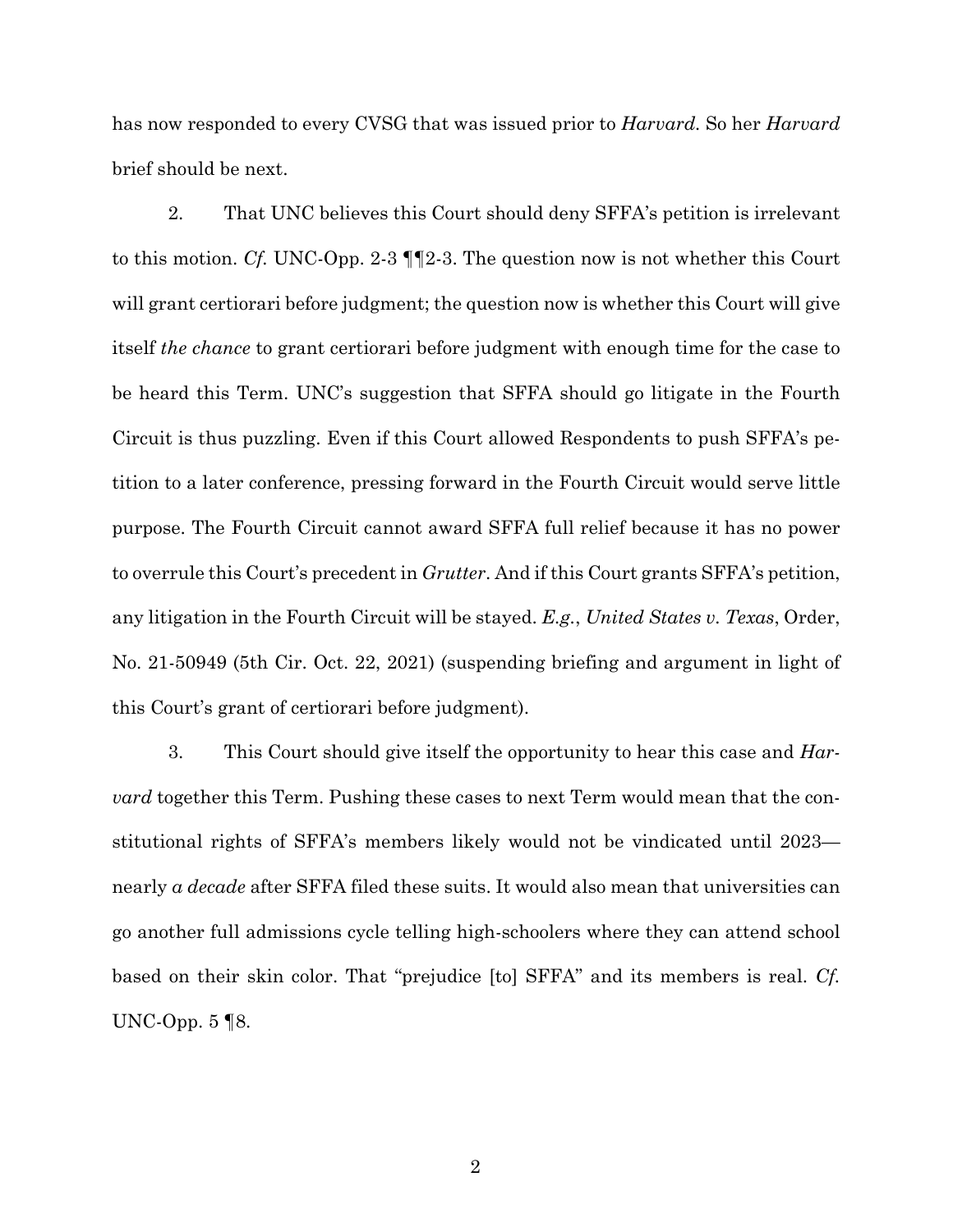4. UNC's prejudice argument is contrived. SFFA's proposal would give Respondents until at least December 15 to file their briefs in opposition, a date that is still 24 days away. UNC claims that it needs 60 days to draft its brief because one "additional counsel" from the state attorney general's office "is appearing … for the University for the first time on appeal." UNC-Opp. 4 ¶5. But the state attorney general's office has always represented UNC in this case, and its involvement has been active and extensive. UNC is also represented by Skadden Arps, one of the largest law firms in the world. That *a single attorney* from one of the two major offices representing UNC would like more time to study the issues in this case matters little.

5. Respondents' other prejudice arguments are also unpersuasive. Like Respondents, SFFA has added additional counsel on appeal, has attorneys with competing, time-sensitive obligations, and has attorneys who will work on this case around the holidays. Similar dynamics are typical in cases of this magnitude. They cannot outweigh students' real need to have these important constitutional questions heard in a comprehensive, prompt manner.

6. SFFA's motion is not "procedurally defective." *Cf.* Interv'rs-Opp. 2 ¶6. SFFA moved for expedition because Respondents would not agree to file their briefs within 30 days and, as Intervenors note, the Clerk of this Court typically allows one extension as a matter of course. Interv'rs-Opp. 3 ¶6. Intervenors' procedural objection is also moot because Respondents *have now* asked for 30-day extensions. Now that Respondents have made clear that they intend to file briefs in opposition (rather than

3